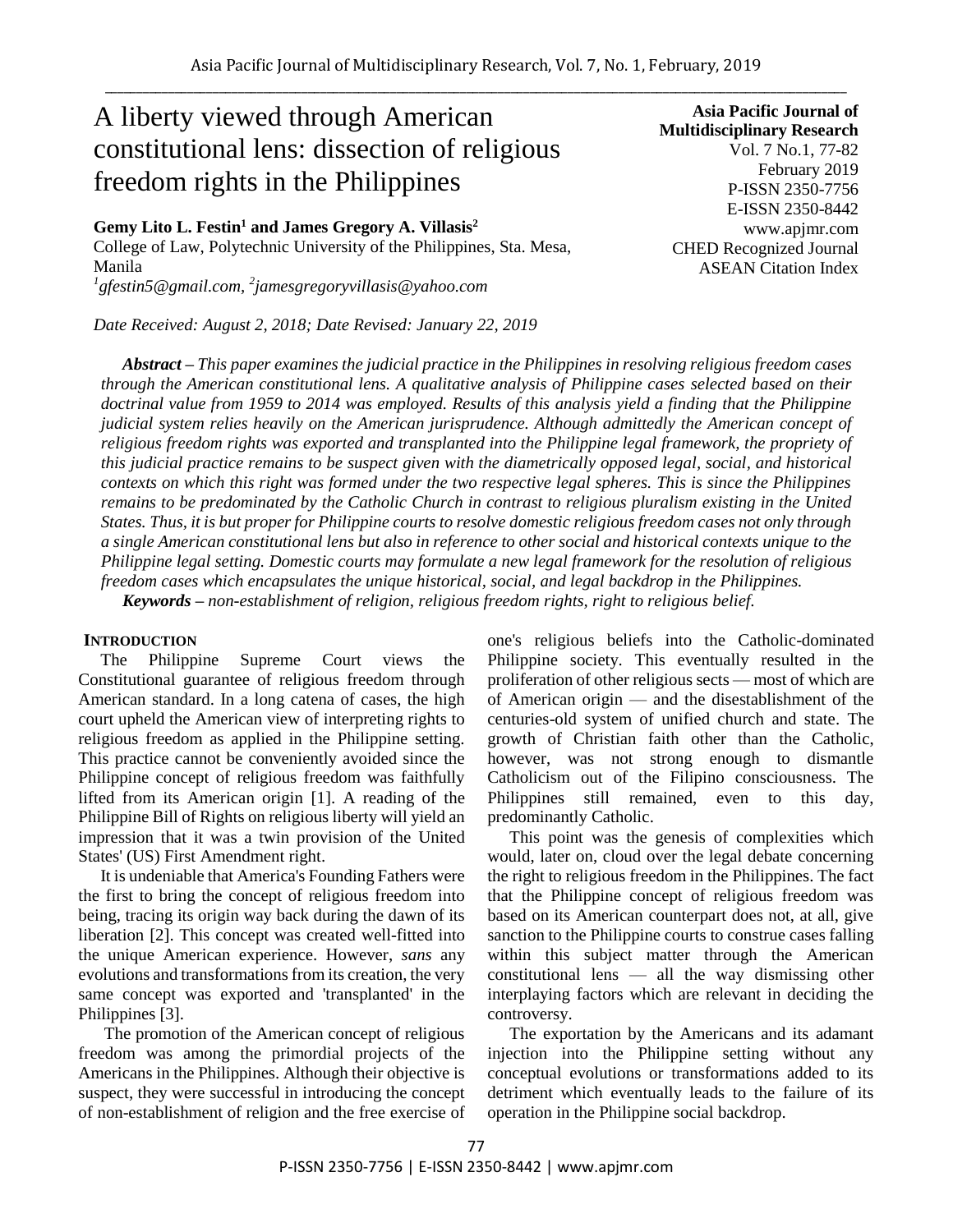To support this argument, a clear understanding of the formation of the concept from its origin until its adoption and 'transplantation' beyond the United States is warranted. Lastly, challenges which contributed to the failure of the operation of the American concept of religious freedom shall also be discussed with a more pointed focus in controversies resolved by Philippine Supreme Court *vis-a-vis* parallel cases decided by its US counterpart.

The American concept of religious freedom is a clash of various philosophical tenets respectively championed by its Founding Fathers [4]. This was conceived as a result of debates during the onset of the birth of the United States of America. The framers of the American Constitution were not unified in establishing a concrete concept of religious freedom to be operated in the envisioned nation-state. As a result, the concept was a hybrid of various philosophies, probably to accommodate the pluralistic society into one unifying concept. Consequently, the American religious freedom rights were a mixture of liberal enlightenment philosophy, civic republicanism and Puritan theology [4]. The fusion of these various philosophies was a product of a uniquely American experience.

The earlier concept of religious freedom in the United States was greatly influenced by Puritan theology since most of the inhabitants of the new world were English Puritans who were forced to leave the United Kingdom in fear of religious persecution [5]. Because of this experience, Puritan theology advocates for the complete separation of Church and State.

On the other side of the spectrum, however, lies the philosophy of civic republicanism which believes that a citizen will not act in favour of the state unless he has virtue for such service and the source of virtue in the society is the religion [6]. Hence, religion is indispensable in building and maintaining a state. Unlike puritan theology, civic republicanism calls for a churchstate accommodation in a broader sense thereby resulted in the underscoring of the toleration of other religious beliefs.

Lastly, the philosophy of liberal enlightenment as championed by Thomas Jefferson, author of the US Declaration of Independence, completes the whole array of the conception of religious freedom. This philosophy upholds the firmer ground of complete separation of the Church and State and the liberty of the conscience of the people [4]. The heart of the contention is that the State and religion have different ends to meet — the former is for the realization of earthly needs of the people such as life, liberty, and property while the latter is for the salvation of the soul. Consequently, the freedom of conscience should be beyond the reach of the state, and thus should be rightfully and exclusively regarded to religion alone.

This whole gamut of unique American experiences breathed life into the concept of religious freedom as the First Amendment right to the United States Constitution. Rightly, then, it was labelled as the America's first right guaranteeing the people's freedom to exercise their religious beliefs as well as the proscription to the State from intervening into the religious' sphere — thus the birth of the free exercise and the non-establishment clauses [7]. Without much reformation of these concepts, viewed through American perspective, religious freedom was exported to the Philippines and was subsequently 'transplanted' into its legal and political backdrops [1].

Although much of literature would suggest that the right to religious freedom in the Philippines was a product of the American colonization over the Archipelago, it does not mean that the Philippines has not initiated the creation of its own notion of religious freedom [2]. In fact, even before the Americans set foot in the Philippine archipelago, the First Philippine Republic, ruled by a revolutionary government, has already conceptualized the creation of its own religious freedom as provided in its Malolos Constitution [3]. It was enshrined in this constitution that there shall be a separation of church and state, perhaps a product of the long history of abuses perpetrated against Filipinos by Spanish friars and other religious officials.

During the Spanish rule, Spanish friars function in almost all aspect of government in the Philippine society. These friars are given key positions in the Spanish government from the lowest to the highest post. Spanish clergies ruled supreme and their powers were overencompassing in all levels of government. Further, these Spanish friars, who held lordship over a vast area of lands, were oftentimes the instigators of abuses and excesses against native Filipinos whom they called as Indios or slaves. The most notable icon of this is Friar *Damaso* who is a character in the novel *Noli Me Tangere*  written by Jose Rizal, Philippine's national hero. Probably, this was a reflection of the Filipino experience under the tyrannical rule of the Catholic Clergies.

Despite this, Philippines' own concept of religious freedom was never brought to fruition as the Philippine revolutionary movement itself was a canvass of conflicting interests of the ruling classes composed of the Oligarchs, Filipino Catholic clergies and the military [8].

As narrated through the annals of Philippine history, the 18th-century Filipino revolutionaries, although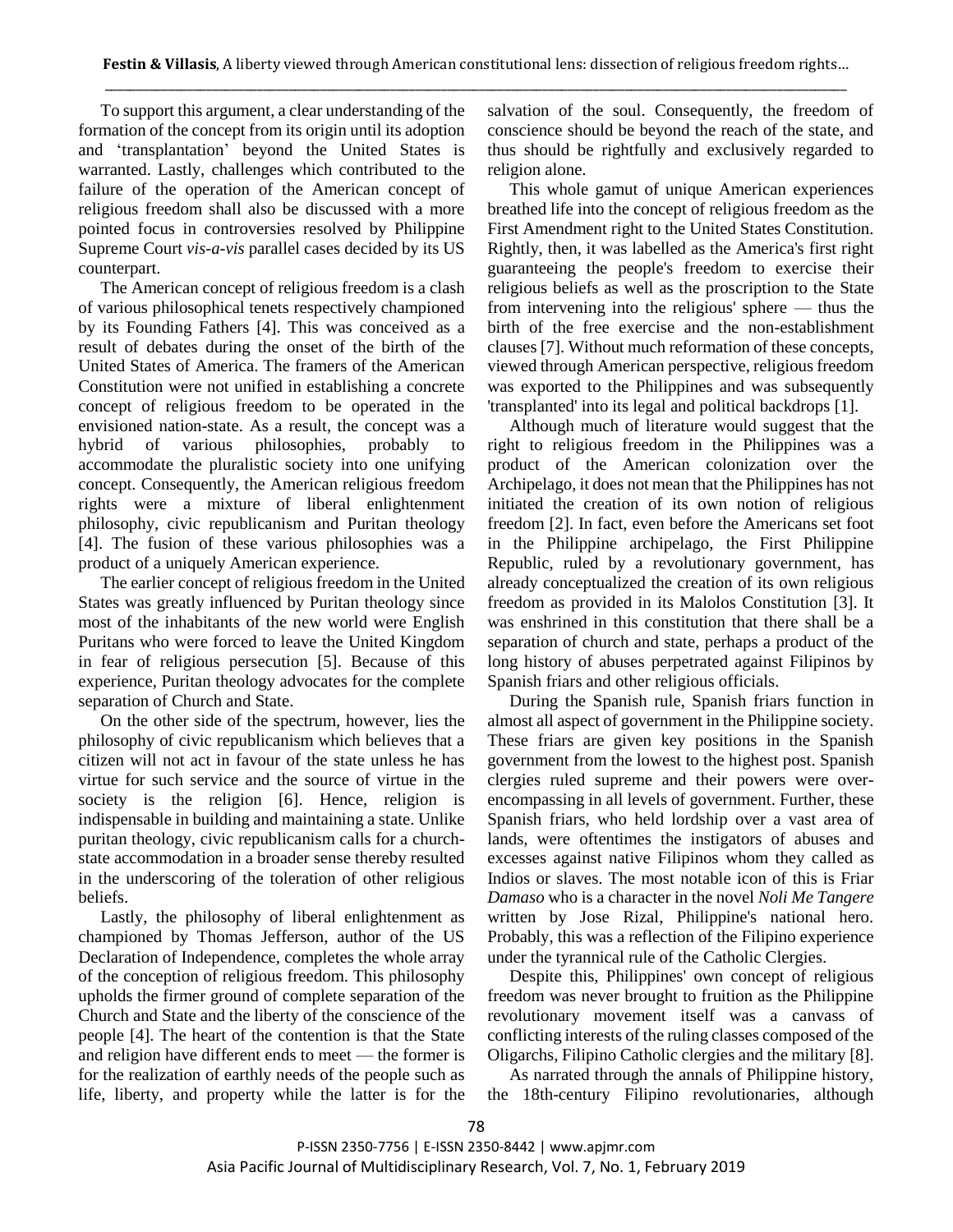enraged by the excesses and abuses of the Spanish Catholic clergies, never envisioned that Catholicism, as a religion, would be abrogated [3]. Their idea was to abrogate the Spanish clergies alone, as they see them as separate and distinct from the Catholic faith itself. The narrow victory gained by the Malolos Constitution's provision on religious freedom is telling of this prevailing conflict. Its suspension from effectivity despite approval by the First Philippine Constitutional Assembly, even more, supported the suspected clashing of interests among the ruling classes [1]. This incident is a hallmark, during the conception years of the Philippine Republic, that religious influence is a significant component in the Philippine political equation.

It was only when the Americans formally governed the Philippines that religious freedom was truly crystallized into the Philippine social backdrop. American religious freedom rights were promoted in the Philippines through various organic acts issued by the civil government. A reading of the Philippine Bill of 1902, The Jones Law of 1916 and the Tydings-Mcduffie Law of 1934 would reveal that the same two-pronged clauses of religious freedom were exported into the Philippines — this is in stark contrast with the Malolos Constitution's religious freedom clause which only provides for the separation of Church and State alone [2].

The difference between the early Philippine concepts of religious freedom with that of the American concept paints a picture that it was conceived out of the different and unique historical and social experiences of the two societies and was addressed to curb diametrically opposed evils. The American concept viewed the State as the antagonistic player against the people's right to religious freedom while the Philippine concept viewed otherwise, that it was the religion which oppresses the people's right to freely exercise one's belief [1]. Simply put, the former protects the religion against any encroachment of the State while the latter protects the State against any intervention of religion into the affairs of the civil government.

#### **OBJECTIVES OF THE STUDY**

 This paper argues that Philippine religious freedom rights should be viewed through Filipino perspective and not by American lens. The long-held practice of the Philippine high court in dissecting the right to religious liberty through American Constitutional lens is misplaced since it failed to consider in resolving religious freedom cases other social, political, historical and even legal factors.

## **MATERIALS AND METHODS**

This paper employs the qualitative analysis of the Philippine and American Constitutions and relevant Philippine and United States Supreme Court decisions on religious freedom cases. These cases were selected based on their doctrinal value surveyed from 1959 to 2014. A case was considered to be of doctrinal value if it has an impact on shaping the legal treatment of religious freedom rights in the Philippines. A comparison of these laws and a list of significant jurisprudence were made in discussing right to religious freedom in the Philippines under the social, historical and legal contexts.

## **RESULTS AND DISCUSSION**

It would be the height of impropriety if the Philippine concept of religious freedom be judged by American Constitutional standard. It is clear that the American experience which breathed life into religious freedom is diametrically opposed as to that of the Philippine experience. It is empirical that the former concept imposes the right in order to protect the people against the government from any religious discrimination while the latter guarantees the same in order to prevent the Church from perpetrating any abuses against the people [1].

Accordingly, the American concept of religious freedom treats religion as the protagonist, while its Philippine counterpart treats the same as the antagonist in the whole equation of historical experiences. Furthermore, in terms of social conditions upon which the right to religious freedom operates, there exists a stark difference between the United States and the Philippines. Particularly, the American society, at the time religious liberty was conceived, is marked with religious pluralism [3]. On the other hand, the Philippine society at the time when the concept was transplanted was a society of a dominant single religion in which there exists a unified Church and State.

Given with these overbearing contradictions, the American notion of religious freedom that was created, championed, and exported by the Americans cannot operate in all fours under the Philippine condition [9]. Unlike the American society which is marked by religious diversity and toleration, the Philippines is predominantly composed of Catholics. In fact, according to the latest Philippine census, more than 80% of Filipinos are Catholics while the remaining less than 20% is divided among Christians and non-Christians [10].

Moreover, much of Filipino traditions are Catholicised or infused with Catholic beliefs such as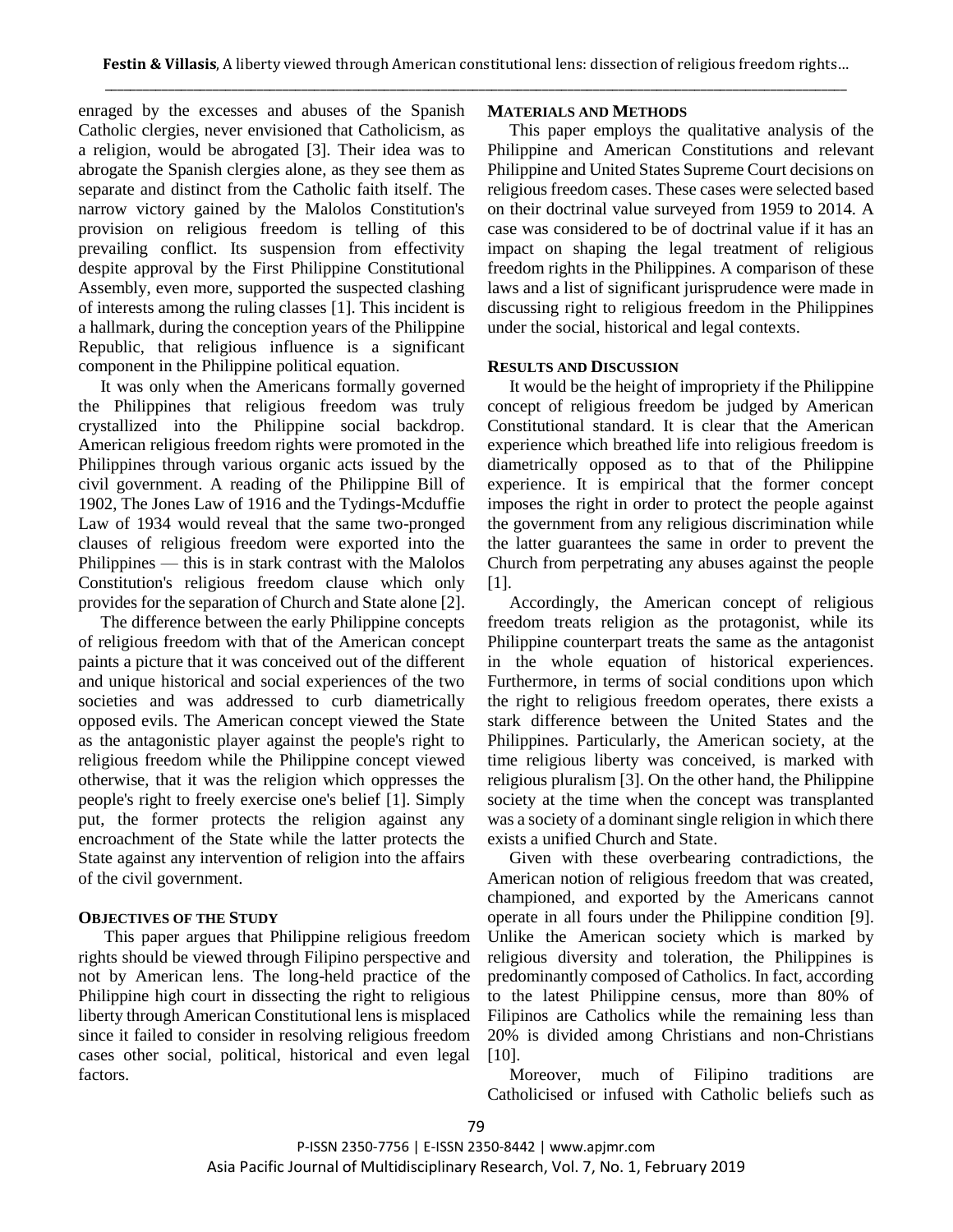town *fiestas* which are celebrated in favor of a particular Catholic saint and the lenten season and Christmas day which respectively commemorates Jesus' sufferings and birth. Although these are clear ecclesiastical practices, the Philippine Supreme Court upheld their validity rationalizing their nature as part of Filipino traditions.

The Catholic Church also played an important role in the ouster of two Philippine presidents, the instigation of at least two Philippine revolutions and the creation of Philippine public policies [3]. Even to this day, Catholic clergies play key position in the shaping of the contemporary Philippine political atmosphere [11]. Top Catholic leaders are regarded by Filipino politicians with much respect and ascendancy, especially on matters concerning public morals and opinions. Consequently, the forging of morality, either public or religious, has been greatly influenced by the Catholic Church [12]. The fact that contemporary Philippine society can be classified as pluralistic at some degree, given with the existence of various Christian and non-Christian religions, cannot deny that the Catholic Church still holds influence over decisions of the government.

Above all, some of the members of the Catholic faith are also part of the Committee which framed the 1987 Philippine Constitution [13]. Such as suspect, the Philippines has been more accommodating to religious faith as compared to the United States. In fact, the 1987 Philippine Constitution which guarantees the right of the people to freely exercise their religious belief, profession and worship and proscribes the government from establishing a religion is also the same constitution which rewards religious sects of privileges such as tax exemption, the opportunity to inculcate doctrinal teachings into the Philippine public school system and the employment of its gospel ministers into public offices. These provisions run contrary to the Jeffersonian notion of separation of Church and State, which is arguably the heart of the American concept of religious freedom.

There exists, at some level, a parallelism between the American and Philippine religious freedom rights [12]. However, it is undeniable that in these parallel lines lie some points of divergence. These parallelisms created confusion in the Philippine judicial system in deciding controversies involving rights to religious freedom. At one point, both the Philippine and American courts upheld strict neutrality in the interpretation of religious freedom rights [14]. This means that pursuant to the Jeffersonian separation of Church and State, the government by any means cannot interact with religion. Consequently, it is proscribed from utilizing religion as

a standard for action or inaction in the secular sphere of governance.

In so doing, judgments rendered by the high court treading the same path as that by the United States caused more imbalance rather than harmony in Philippine jurisprudence. The Philippine Constitution itself, unlike the United States, accommodated some religion-leaning and religion-accommodating provisions as what has already mentioned. Corollary to this is the adoption of judicial interpretation which reconciles the religious freedom clauses with other religion-related Constitutional provisions, hence the rise of the principle of benevolent accommodation in the interpretation of religious freedom right [12]. Unlike the strict neutrality interpretation, this principle accommodates to a certain extent religious beliefs, profession or worships not for the purpose of recognizing or establishing a religion but for regarding the people their right to freedom of conscience without any adversarial interference coming from the State [15].

During the early years when religious freedom rights were introduced in the Philippines, it is customary for the Philippine Supreme Court to adhere to American jurisprudence in deciding cases having parallel facts. Remarkable is the case of *Gerona v. Secretary of Education* [16] in which the Philippine high court relied much on the doctrine enunciated by the US Supreme Court in *Minersville School District v. Gobitis* [17]. In this case, the Court held that religious freedom is not the rule when such right runs against an established social or legal institution. The same doctrine was reiterated in the later case of *German v. Barangan* [18]. This doctrine, which was a hallmark of Jeffersonian notion of religious freedom, was not truly reflective of the Philippine social standards.

Despite prevailing doctrines in the US jurisprudence enunciated in *Sherbert v. Verner* [19], *Wisconsin v. Yoder* [20] and *Employment Division, Department of Human Resources of Oregon v. Smith* [21], the assertion of adoption of a flexible interpretation of religious freedom clauses was held true in the Philippine case of *Ebralinag v. Division Superintendent of Schools of Cebu* [22]. This case involves the same facts as that in *Gerona* and *Minersville* in which members of Jehovah's Witnesses refused to participate in flag ceremonies. Unlike in *Gerona* and *Minersville* which ruled that established institution of society and law are paramount over religious freedom, *Ebralinag* ruled that the right to religious freedom of an individual may only be curtailed if there is an existence of a grave and present danger to the public. This same doctrinal pronouncement was then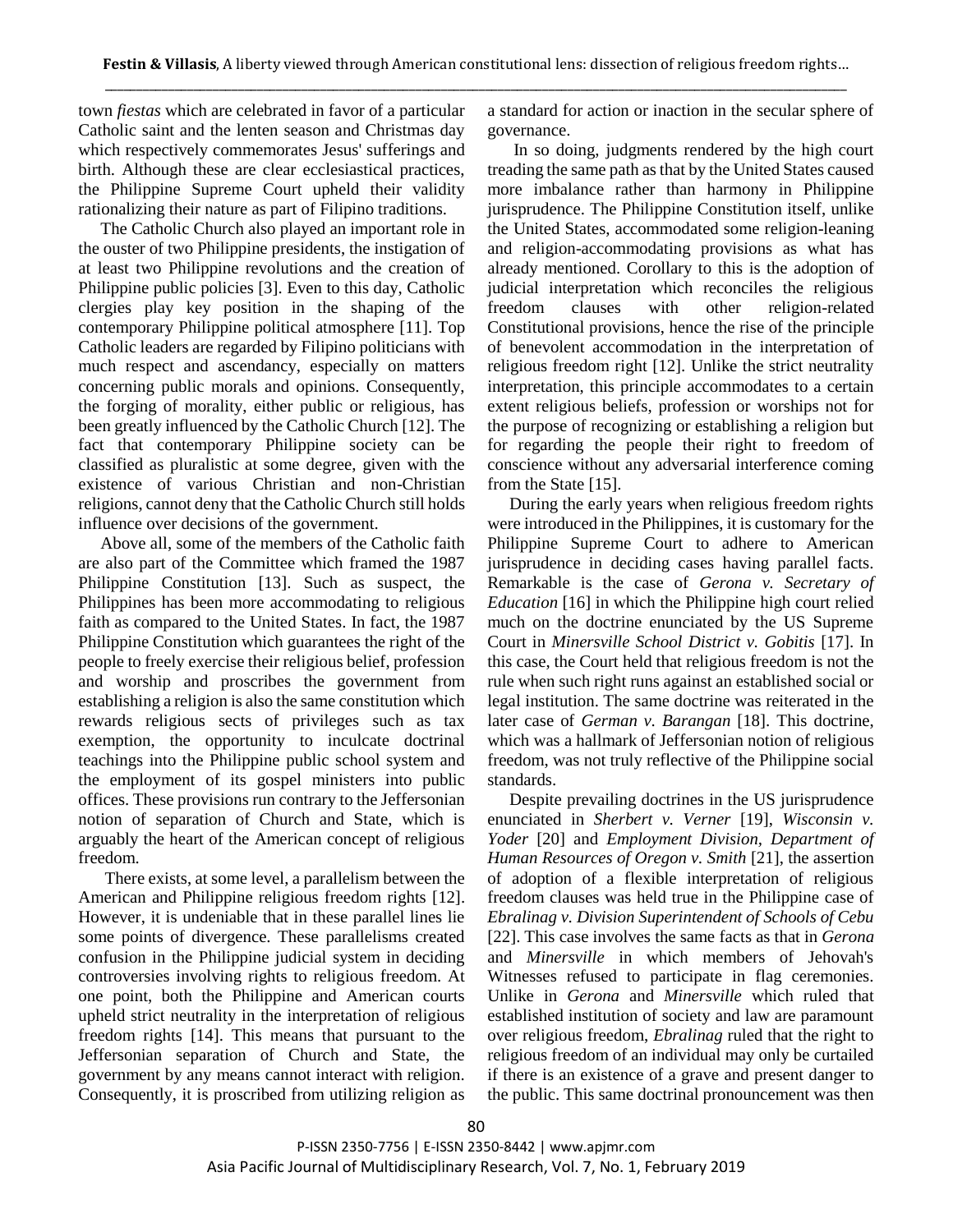reiterated by the Philippine Supreme Court in the later case of *Iglesia Ni Cristo v. Court of Appeals et al*. [23].

A survey of these Philippine cases *vis-a-vis* American jurisprudence would reveal the faithful adherence by the Philippine Supreme Court to the principle of strict neutrality. The reasons being are those mentioned above. The Supreme Court itself recognized the polarity between these two systems as well as the misplaced application of strict separationist view in the Philippine setting [14]. In the case of *Escritor v. Estrada* [12], the Supreme Court upheld the proper application of benevolent neutrality doctrine in the Philippines. This advances a more flexible view of the religious freedom clauses with considerations to religious realities, tradition and established practice. This is more in line with the Philippine Constitutional traditions as well as its historical and political experiences.

The realization by the Philippine Courts of nonadherence to the American notion of rigid strict neutrality marks an onward march into a new chapter of developing its own true Filipino view and identity. This is especially important in the safeguarding of public morals of a society. In this modern time, it is empirical that the trend of almost all contemporary societies faces towards secularization of religious freedom rights to the detriment of its long-held sets of norms, traditions and morals [7]. This progression placed religious freedom rights under attack in almost all directions. This point calls on the judicial might either to take a stand for religious freedom or to succumb to pressures brought by popular opinions.

The protracted debate on abortions and contraceptives, both in the United States and the Philippines, is remarkable. The American Case of *Burwell v. Hobby Lobby Stores Inc*. [24], deviating from the long-held principle of Jeffersonian notion of rigid separation of church and state is instructive as to how the modern American Court safeguarded and championed the people's right to religious freedom. In this case, the owner of Hobby Lobby Stores sought an exemption from distributing abortifacients among its employees as it is contrary to his religious beliefs. Although met with fierce criticisms from the far left political spectrum, the US Supreme Court ruled in favour of the employer giving much weight on his right to religious freedom. The Court's interference, in this case, was a deviation from the long-held strict separation, especially since no undue burden was caused to the employer. The Court was steadfast enough to tip the scale in his favour and challenged the state to present a compelling interest that would warrant such non-interference.

In the parallel Philippine case of *Imbong v. Ochoa et al.* [14], the high court treads the same path in defending religious freedom rights in consonance with *Escritor*. In 2013, the Reproductive Health bill was passed into law by the Philippine Congress. Soon enough, its constitutionality was challenged before the high court. Its provision compelling state health institutions from distributing birth control pills and assisting women who committed abortion was particularly placed under fire. The main contention was anchored on the argument that this provision violates the religious freedom clauses of the constitution. Notwithstanding the pressures, the Philippine Supreme Court declared the provision unconstitutional as it violated the religious belief of the public health care provider [14].

Albeit the popular trend of social secularization won an advanced position in the battlefield against the promotion and safeguarding of religious freedom rights, both the US and Philippine society coursed through their respective Supreme Courts endeavoured to hold their grounds firmer. Otherwise, it would be contrary to the principle of fairness and justice if these very institutions which are regarded as the last bulwark of democracy would succumb to overwhelming pressures and give in to an interpretation detrimental to religious freedom.

## **CONCLUSION AND RECOMMENDATION**

 Results from the qualitative analysis of selected Philippine cases on religious freedom rights reveal the judicial practice of resolving these issues through American constitutional lens. This practice is attributable to the fact that the Americans were the ones who created, championed and later on exported the concept of religious freedom into the Philippines. This was a product of their unique historical, social and political experiences.

 However, differences between Philippine and American societies brought an impropriety of interpreting religious freedom rights in the Philippines through the American lens. The Philippine notion of religious freedom is different from its American origin as it has been influenced by various key social, historical and legal factors. In fact, the Philippines, a Catholicdominated society, has accommodated religious beliefs into its political, social, and legal frameworks. This calls for a more flexible interpretation of religious freedom rights under Philippine settings as contradistinguished from rigid interpretation under American jurisprudence.

By these observations, the Philippine domestic courts may well consider the formulation of a different legal framework in resolving such issues which will